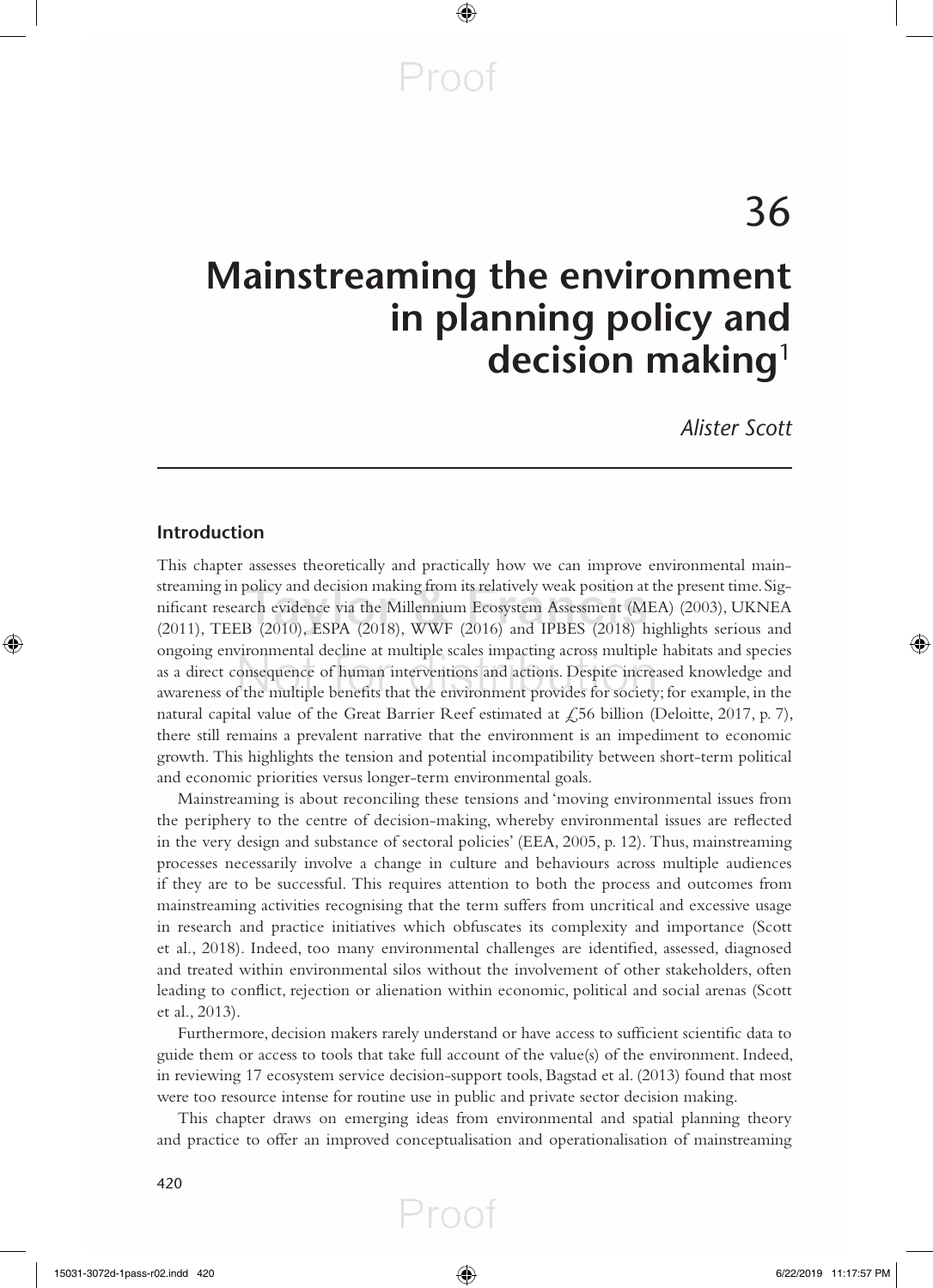concomitant with the development and enhancement of mechanisms and tools to facilitate this. However, first we need to identify and understand the barriers that hinder current mainstreaming efforts.

⊕

Proof

#### **Exposing disintegrated development in environmental planning theory and practice**

Disintegrated development arguably represents the key cultural barrier to overcome (Scott et al., 2013 ). It captures the way much research, policy and decision making occurs within separate silos, each with their favoured paradigms, agency champions, preferred tools, approaches and stakeholders. This creates separate sectoral pathways with associated processes and outcomes that rarely intersect. Furthermore, the shift from government to governance has dramatically increased the number and complexity of actors, agencies and partnerships operating within the same contested spaces, resulting in increased participatory conflict with attendant problems of accountability and transparency to overcome (Lockwood, 2010).

 Within the built and natural environment arena there are two 'competing' paradigms of spatial planning as defined by Allmendinger and Haughton (2010, p. 83) as 'shaping economic, social, cultural, and ecological dimensions of society through "place making" with a shift towards more positive, integrated and resource-based contexts' and the ecosystem approach (EcA) defined in the UN Convention on Biological Diversity ( CBD, 2010 , p. 12) as 'a strategy for the integrated management of land, water and living resources that promotes conservation and sustainable use in an equitable way'. Despite their similarities, few researchers have assessed their intersection or interdependencies (Scott et al., 2013) which has led to significant problems in built environment practice as illuminated within the three following case studies.

## *The fallacy of ecosystem services (ES) mainstreaming*

 Today the ES concept is believed to be the dominant policy-making framework for the natural environment sector (Reed et al., 2017). However, it has yet to be mainstreamed successfully across economic development and planning sectors, despite spurious claims to have done so ( UKNEAFO, 2014 ). So whilst there have been dedicated national ecosystem assessments (for example, Schröter et al., 2016), new voluntary environmental markets from payments for ecosystem services programmes (for example, Reed et al., 2017 ), green accounting methods (for example, World Bank, 2010), habitat banking and trading development rights schemes (Santos et al., 2015 ) and improved communication on the importance of ecosystems and biodiversity to human wellbeing (Luck et al., 2012), the ES concept struggles to gain traction outside the natural environment arena (Posner et al., 2016).

 The reasons for this failure are based on a number of co-related factors. First, the rapid pace of advancement of ecosystem science itself within the environmental sector, complete with its own separate sub-discourses and environmental critiques. Second, the limited attempts to engage with other sectors within research with a predilection for working with the usual environmental suspects as partners. For example, the planning profession consistently has been absent in ecosystem services research; yet the majority of policy and decision making is made using statutory land use planning documents and processes. Third, the economic and planning arenas have developed and championed their own guiding paradigms, narratives and tools (for example, Spatial Planning; Building Information Modelling; and SMART cities) reinforcing disciplinary and professional divides with the environment. Finally, the technocentric vocabulary of ES and natural capital requires significant investment in time to understand and apply

Proof



⊕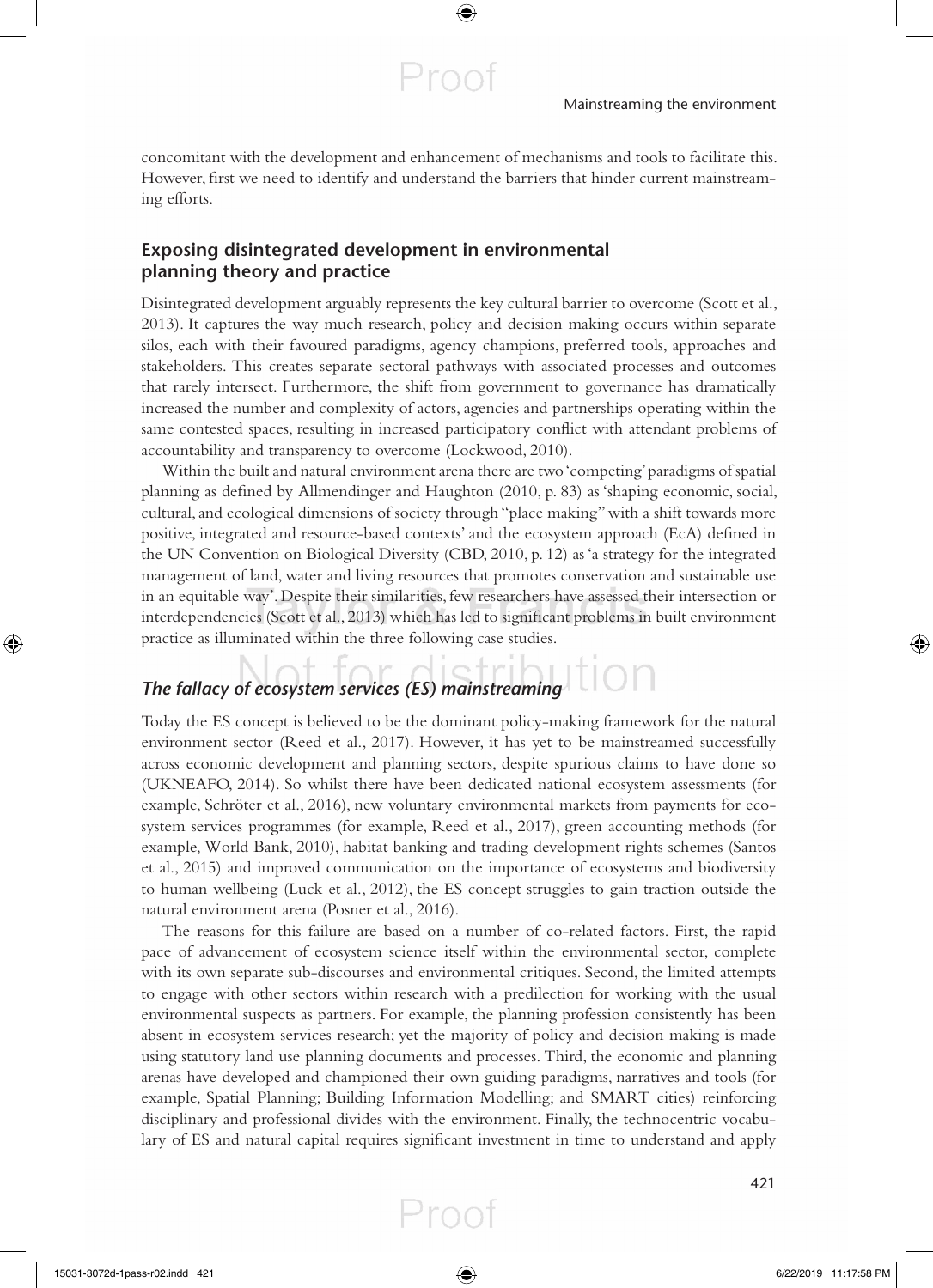⊕

#### Alister Scott

to non-environmental work practices with few attempts in evidence to translate these ideas for other audiences (see TEEB, 2010 for a notable exception).

#### *The value(s) and cost(s) of parks*

There has been significant research valuing public parks and green infrastructure with evidence of multiple environmental benefits flowing from effective management regimes; for example, water regulation, climate change regulation, pollination, biodiversity, recreation, mental and physical health and wellbeing and food growing, albeit with differential spatial and socioeconomic impacts (Wolch et al., 2014). Vivid Economics (2017) have recently calculated the value of London's parks as  $\mathcal{L}$ ,91 billion using natural capital accounting methods.

However, decision makers primarily view parks in neoclassical economic cost and profit terms which currently does not generate sufficient tangible financial revenue via taxes and charges to offset long-term management liabilities in increasing maintenance budgets ( Mackrodt and Helbrecht, 2013). Thus, cutting resources for parks is common, as the benefits of such investments are not easy to capture or to transfer into existing financing models or market-based instruments (Hanley and Barbier, 2013). Furthermore, through the lens of traditional economic cost benefit analysis, concepts such as increased Gross Value Added (GVA) and Gross Domestic Product (GDP) provide tangible and powerful political indicators that may lead to further erosion of parks and green spaces under the guise of economic development.

#### *Low-impact development and scalar disintegration*

 The scalar dimension of policy disintegration is evidenced within development at Brithdir Mawr in Pembrokeshire national park (Adams et al., 2013). Here, conflict with a permaculture development in a farm setting in open countryside resulted in a complex planning case lasting over 10 years. Buildings were constructed in open countryside without planning permission and when spotted led to enforcement action being taken by Pembrokeshire Coast National Park Authority. The subsequent planning decision required several low-impact buildings to be demolished, including a roundhouse, as they contravened approved housing policy relating to development refusals in open countryside. A subsequent public inquiry further confirmed the buildings be demolished resulting in a global and national campaign to save the roundhouse. According to the planning inspector, the development could not be sustainable as it contravened development plan policies which, under plan-led legislation, provided the legal definition of sustainability (Scott, 2001). Simultaneously, the Welsh Assembly Government launched their new policy on low impact development where they included the condemned Brithdir Mawr roundhouse as an exemplar of sustainable development.

Here, the relative fl exibility of national planning guidance collided with the more bureaucratic statutory and dated local plan processes that dealt with housing in isolation from the wider environmental and societal benefits that low impact developments might offer. The issue also exposed the problem of a risk averse planning system dealing with something new and innovative where, at that time, there was limited policy responses or case law to draw upon in relation to determining low impact developments, although planning agreements with temporary planning permission had been used previously as part of an adaptive management process; for example, Tinkers Bubble Somerset (Scott, 2001). However, the planning system did make provision for houses in open countryside for agricultural workers based on functionality and viability assessments, where workers were required to live onsite. Yet this was rooted in the provisions of the 1947 Agriculture Act where profitability was a key consideration. This in no way captures



⊕

422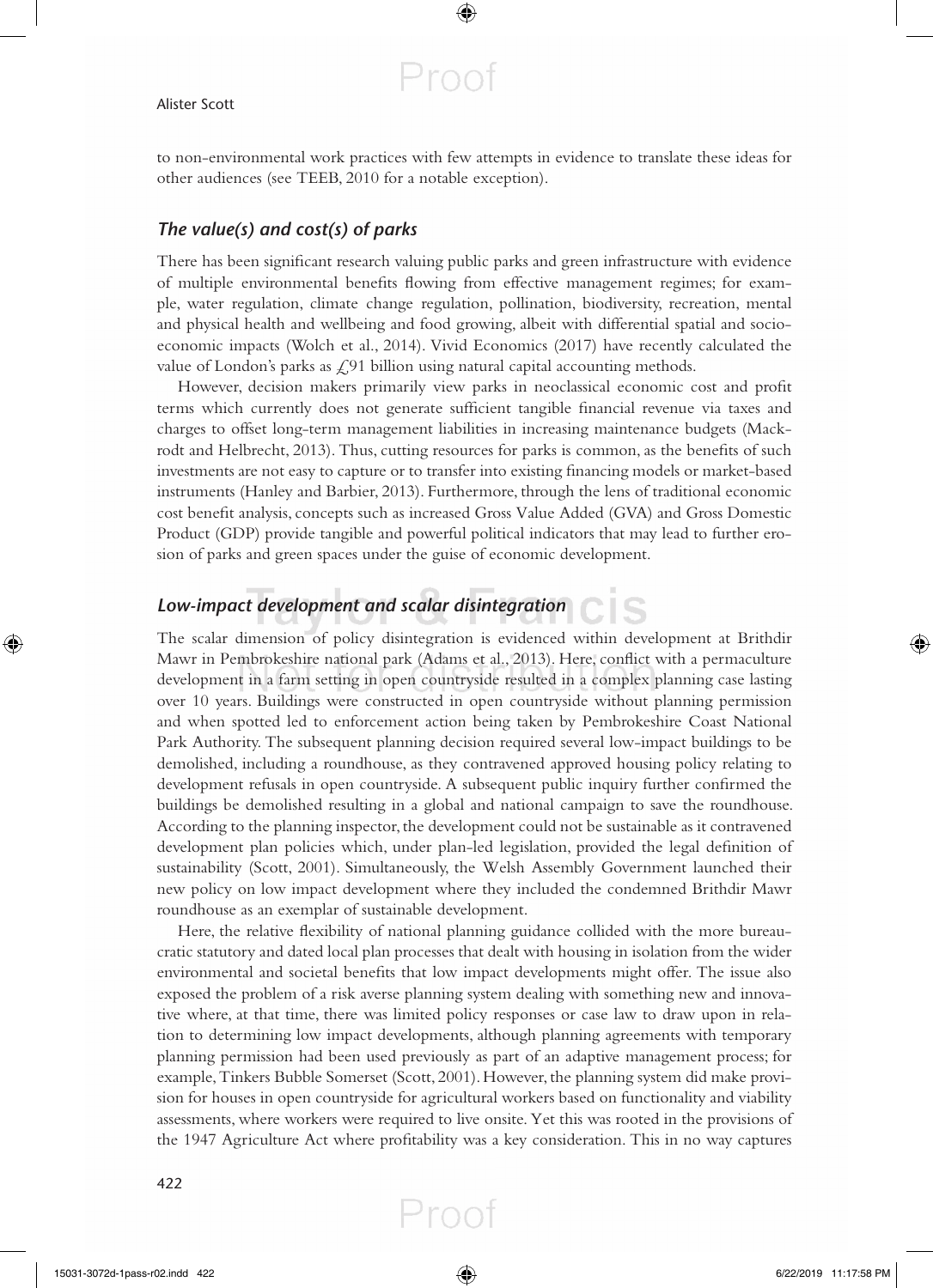the diverse nature of contemporary farming/permaculture activities and the production of multiple environmental benefits that could have helped prove a case for such a development.

Proof

⊕

#### **Environmental mainstreaming towards a mainstreaming typology**

 The previous case studies highlight the need for improved theoretical and practice pathways to make the transition from policy conflict and 'disintegration' towards more effective environmental mainstreaming.

 Drawing from examples in practice undertaken by the author in developmental mainstreaming projects, the UKNEAFO (2014) and Scott et al. (2018), a mainstreaming continuum has been developed for this chapter to capture and characterise different modes of environmental mainstreaming activity that were observed (Figure 36.1). The different stages reflect increasing capacity, capability and culture/behaviour change within a given case study setting but crucially should not be seen as a normative framework. Rather, they reflect the art and science of what is possible and pragmatic at that time.

Thus, some initiatives will start mainstreaming activity through simply retrofitting environmental benefits/services into to a plan, policy, project or programme (PPPP) retrospectively without influencing the rest of the plan process or document (Retrofit). Usually this takes the form of an action plan which can act as an evaluation tool for future progress. A more common approach is to create a dedicated environmental chapter/section/project as part of a PPPP but with limited integration or cross referencing across the other chapters/sections/areas, reflecting the different individuals who developed them in isolation (Incremental). Arguably this is the most common stage of environmental mainstreaming that was observed, but it is vulnerable without integration. This mode occurs when a PPPP identifies specific multidisciplinary challenges that require the integration of multiple policy areas and staff working together within planned assessments and interventions. Often this involves task and finish groups which are assembled for such activities (Challenge-led). Finally, there is a mode that champions a systems perspective. Here the PPPP challenges are identified collectively through an understanding of the drivers, interactions and interdependencies affecting the PPPP leading to co-developed interventions across different interdisciplinary teams with shared values and goals identified from the outset (Systemic).

 The continuum is dynamic with movement either way possible due to improved knowledge exchange/transfer (for example, successful case studies) and/or particular planning decisions and case law. Movement can also be dramatic when a tipping point or crisis emerges which transforms actions. A good example of this is the recent issue of plastics in the oceans where one trigger was the Blue Planet 2 TV series which has mobilised both national and international actions and legislation.

Rogers (2003) classic diffusion model provides a useful way of conceptualising this and mainstreaming processes more generally as different environmental innovations move through stages of knowledge generation, persuasion, decision (adoption/rejection), implementation and



Proot



⊕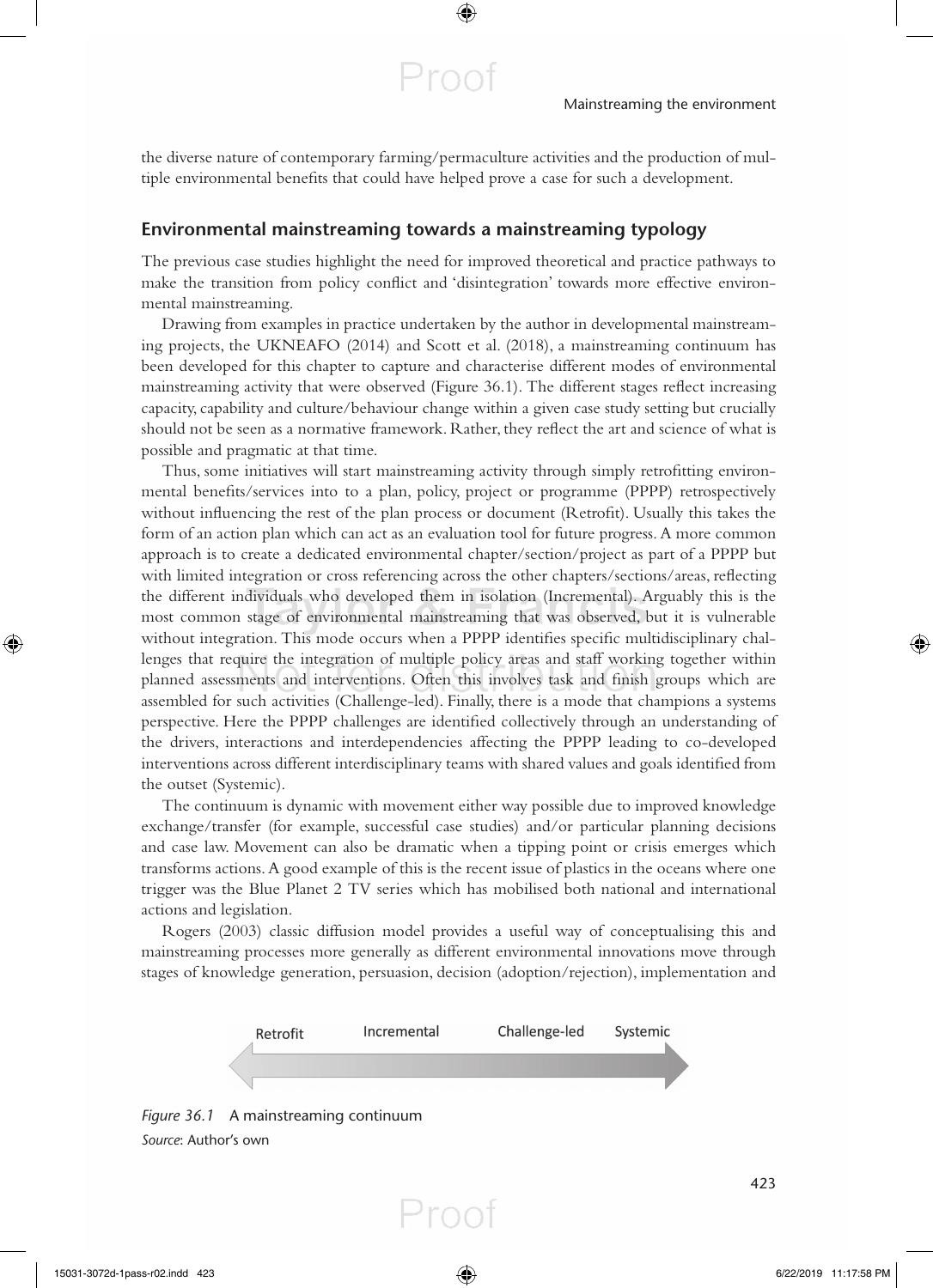⊕

#### Alister Scott

confirmation (Figure 36.2). Here the efficacy of the communication channels, the nature and power of those stakeholders and gatekeepers involved, and the nature of the idea or innovation itself, become key features in determining progression. Overcoming the persuasion stage is perhaps the key gateway to reaching the challenge and systemic stages.

The current barriers that prevent the persuasion stage being breached are summarised below:

- The environmental narrative has been traditionally constructed and viewed in policy and decision making as a constraint to overcome;
- The complex and widespread use/misuse of ES, natural capital and biodiversity language has alienated other interests who struggle to keep up with the evolution of ecosystem science;
- The lack of exemplars and social learning platforms that can demonstrate environmental mainstreaming inhibits further uptake;
- The widespread use of policy-based evidence approaches by key gatekeepers hinders acceptance of different ideas to the accepted policy narrative. Thus, evidence-based policy is often rejected;
- The micropolitics within agencies and partnerships can block meaningful progress and change, with the status quo preferred.

We can flip these barriers into opportunities within a stepped process:

- Reconnecting disparate paradigms (for example, the ecosystem approach and spatial planning) to help integrate different theoretical viewpoints within shared values and vocabularies;
- Reframing and translating core environment concepts within the vocabulary and everyday terms and concepts that are used and prioritised by economic and social interests and audiences:
	- identifying 'hooks' reflecting key policy or legislation, duties or priorities that relate to a particular user group to build initial traction;
	- identifying 'bridges' reflecting a term, concept or policy priority that is used and readily understood across multiple groups and publics to build traction;
- Translating the environmental concepts within these hooks and bridges amongst policy and decision makers to start inclusive and safe discussion spaces generating new pathways.



*Figure 36.2* A model of five stages in the innovation decision process Source: adapted from Rogers (2003, p. 170)

424

⊕

↔

Prooi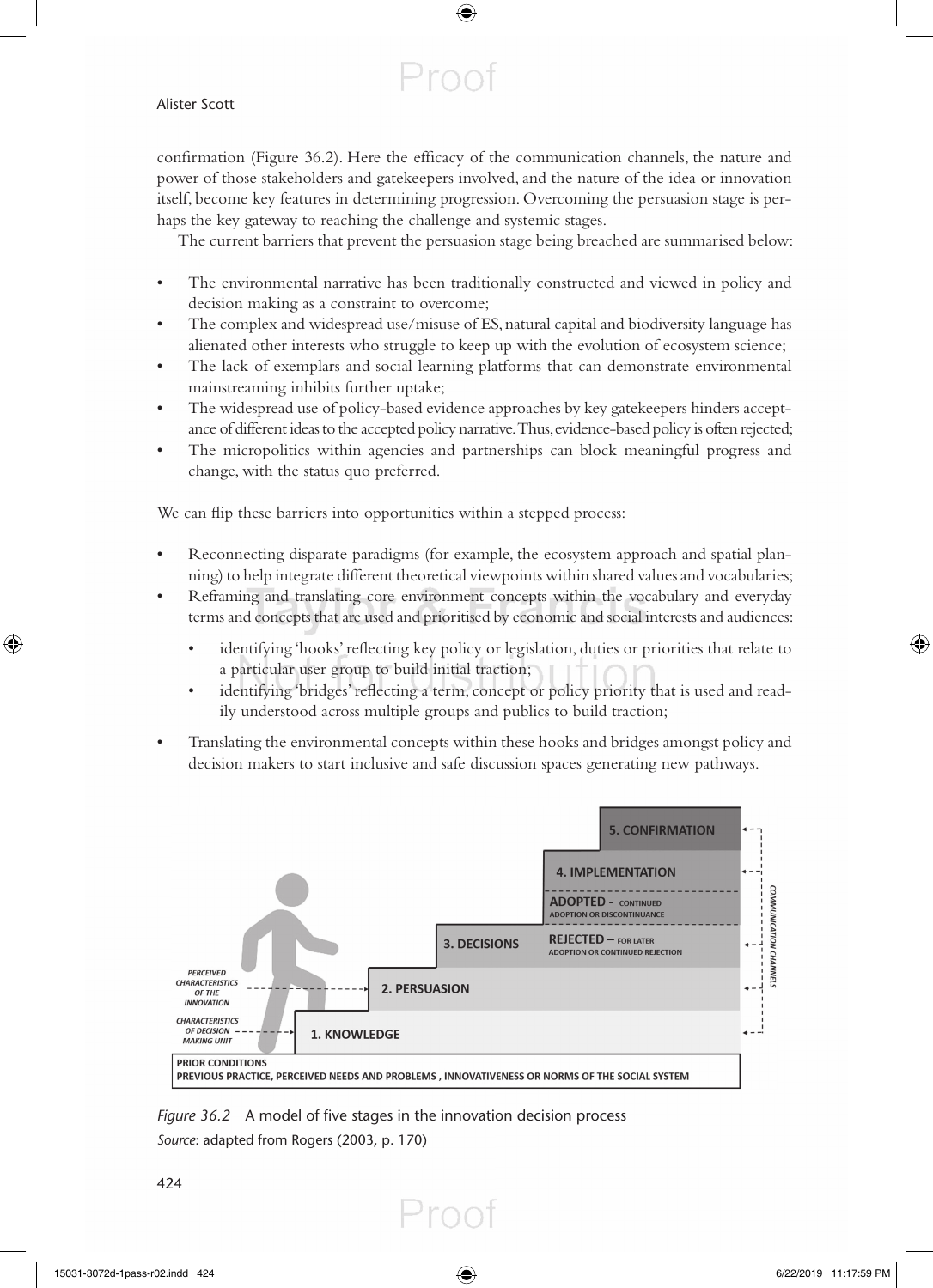#### Mainstreaming the environment

 All the above points highlight the need for developing more inclusive processes and improved dialogues based on mutual respect and understandings of different groups' world views within safe social learning and knowledge exchange spaces which can readily incorporate and integrate competing theories, ideas and cultures and thus break down silos (Cowell and Lennon, 2014). The connecting of paradigms from their hitherto separate pathways provides the conceptual glue to join up the disparate and disintegrated natural and built environments between the ecosystem approach and spatial planning.

⊕

Proof

 Table 36.1 captures these synergies within a mapping exercise of the 12 Malawi principles (Ecosystem Approach (EcA)) against six spatial planning principles advanced by the UNECE (2008). Both EcA and Spatial Planning are rooted in social-ecological systems thinking (Bruckmeier, 2016) within an interdisciplinary human-centred perspective crossing environmental, social, economic, political and cultural contexts and sectors ( Gómez-Baggethum and Barton, 2013 ). Both require the adoption of participatory approaches incorporating equity and shared values (Reed et al., 2013); both involve a change in values and thinking from negative associations of policies associated with protection, control and restraint towards more holistic, proactive and development-led visions and interventions (Scott et al., 2013).

 The journeys and experiences of two environmental mainstreaming case studies are now used to help illuminate the mainstreaming continuum revealing its wider applicability and transferability. Table 36.2 summarises these two case studies.

#### *Birmingham Green Living Spaces Plan (GLSP)*

 Birmingham has an ambition to become a leading global green city. Against this backdrop, it established a Green Commission, a cross cabinet-level body, who collectively agreed a new green vision. As part of the development of the City's Local Plan the need for a Green Infrastructure Strategy was identified and approved. This opportunity was exploited to take advantage of the latest science emerging from the UK National Ecosystem Assessment ( UKNEA, 2011 ) and provisions within the Natural Environment White Paper and the emerging National Planning Policy Framework (NPPF) (DCLG, 2012) (paragraph 109 recognising the value of ecosystem services).

 One of the barriers to adopting an ecosystem approach at a city scale had been the level of understanding required. Therefore, a series of studies were undertaken, applying the ecosystem services methodology to six dominant urban issues and displaying these as GIS maps of the city. These six chosen topics were aesthetics and mobility, flood risk, local climate, education, recreation and biodiversity. These were depicted in both supply and demand maps showing areas of need and overprovision. These six maps were then super-imposed into a single multi-layered challenge map for Birmingham (Figure 36.3).

 These maps can then be overlaid onto the street plan and reduced to district or neighbourhood scale for more detailed interpretation and used as evidence maps by non-specialists including community groups and elected members.

 As part of the mainstreaming process in the GLSP, Birmingham established a cross disciplinary working group, who brought together their evidences, policies and delivery plans. This dialogue generated seven cross cutting principles that could form the backbone of the green infrastructure policy. These seven principles have then been locked into the statutory Birmingham Local Plan (now approved). The seven chosen principles are: (1) An Adapted City; (2) The City's Blue Network; (3) A Healthy City; (4) The City's Productive Landscapes; (5) The City's Greenways; (6) The City's Ecosystem; and (7) The City's Green Living Spaces.



↔

↔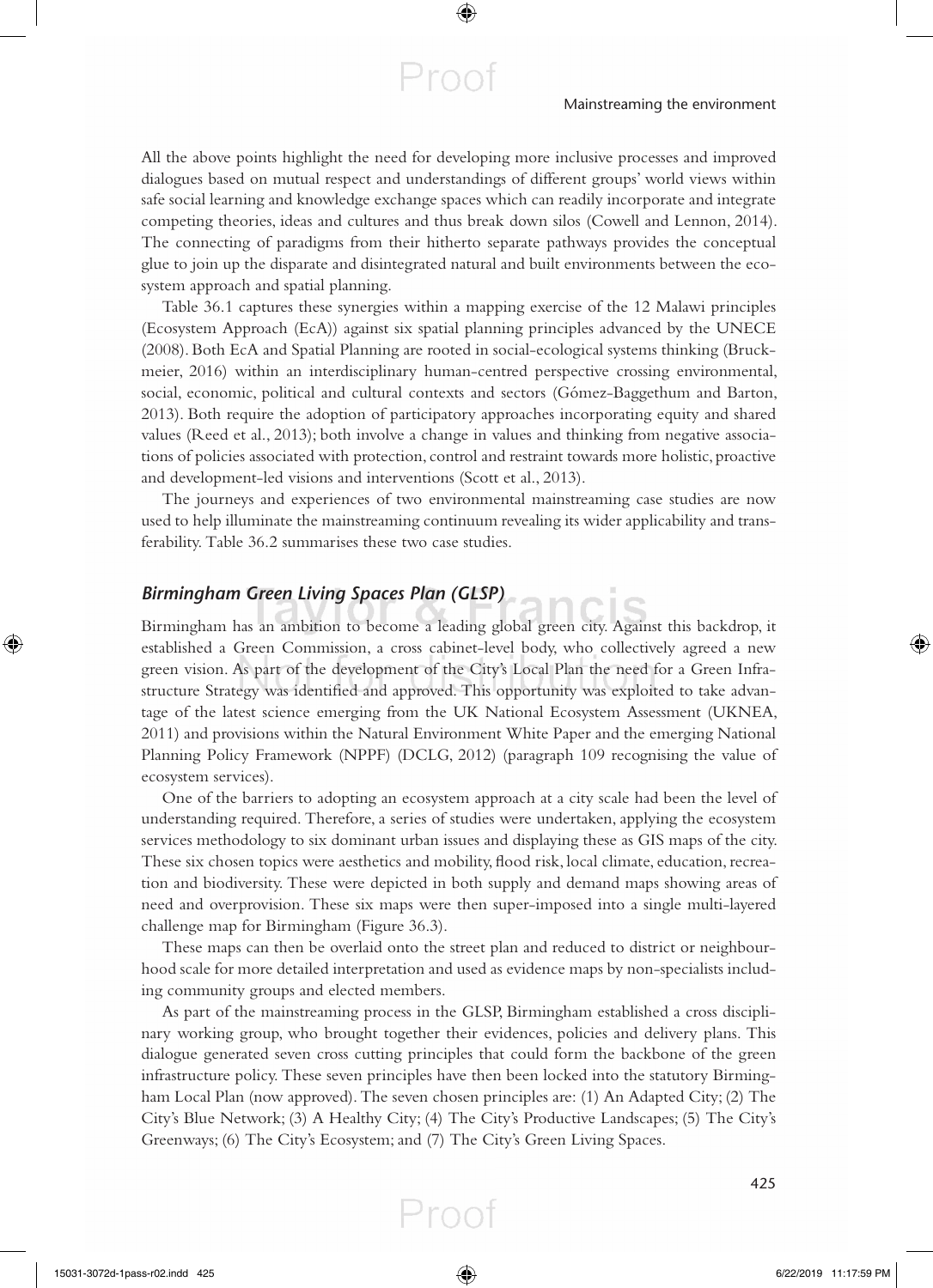$\bigoplus$ 

| Spatial planning principles                                                                                                                                                                                 | Ecosystem approach principles                                                                                                                                                                                                                |
|-------------------------------------------------------------------------------------------------------------------------------------------------------------------------------------------------------------|----------------------------------------------------------------------------------------------------------------------------------------------------------------------------------------------------------------------------------------------|
| 'shaping economic, social, cultural,<br>and ecological dimensions of<br>society through "place making"<br>positive, integrated and resource-<br>based contexts' Allmendinger and<br>Haughton (2010, p. 83). | 'strategy for the integrated management of land, water<br>and living resources that promotes conservation and<br>sustainable use in an equitable way' (CBD, 2010, p. 12).                                                                    |
| The Governance Principle (e.g.<br>authority, legitimacy, institutions,<br>power, decision making)                                                                                                           | 1 The objectives of management of land, water and<br>living resources are a matter of societal choice.<br>3 Ecosystem managers should consider the effects<br>(actual or potential) of their activities on adjacent and<br>other ecosystems. |
| The Subsidiarity Principle (e.g.<br>delegation to lowest level, shared<br>responsibility, devolution)                                                                                                       | 9 Management must recognise the change is inevitable.<br>2 Management should be decentralised to the lowest<br>appropriate level.                                                                                                            |
| The Participation Principle (e.g.<br>consultation, inclusion, equity,<br>deliberation)                                                                                                                      | 11 The ecosystem approach should consider all forms of<br>relevant information, including scientific and indigenous<br>and local knowledge, innovations and practices.<br>12 The ecosystem approach should involve all relevant              |
| The Integration Principle (e.g. holistic,<br>multiple scales and sectors, joined<br>up)                                                                                                                     | sectors of society and scientific disciplines.<br>3 Ecosystem managers should consider the effects<br>(actual or potential) of their activities on adjacent and<br>other ecosystems.                                                         |
| Not for                                                                                                                                                                                                     | 5 Conservation of ecosystem structure and functioning,<br>in order to maintain ecosystem services, should be a<br>priority target of the ecosystem approach.<br>7 The ecosystem approach should be undertaken at the                         |
|                                                                                                                                                                                                             | appropriate spatial and temporal scales.<br>8 Recognising the varying temporal scales and lag<br>effects that characterise ecosystem processes,<br>objectives for ecosystem management should be set<br>for the long-term.                   |
|                                                                                                                                                                                                             | 10 The ecosystem approach should seek the appropriate<br>balance between, and integration of, conservation<br>and use of biological diversity.                                                                                               |
| The Proportionality Principle (e.g.<br>deliverable viability, pragmatism, best<br>available information)                                                                                                    | 4 Recognising potential gains from management, there<br>is usually a need to understand and manage the<br>ecosystem in an economic context.<br>9 Management must recognise the change is inevitable.                                         |
| The Precautionary Principle (e.g.<br>adaptive management, limits,                                                                                                                                           | 6 Ecosystem must be managed within the limits of their<br>functioning.                                                                                                                                                                       |
| uncertainty, risk)                                                                                                                                                                                          | 8 Recognising the varying temporal scales and lag<br>effects that characterise ecosystem processes,<br>objectives for ecosystem management should be set<br>for the long-term.                                                               |
|                                                                                                                                                                                                             | 10 The ecosystem approach should seek the appropriate<br>balance between, and integration of, conservation<br>and use of biological diversity.                                                                                               |

*Table 36.1* Mapping spatial planning and ecosystem approach paradigms

*Source*: Scott et al. (2018, p. 233)

 $\bigoplus$ 

Proof

 $\bigoplus$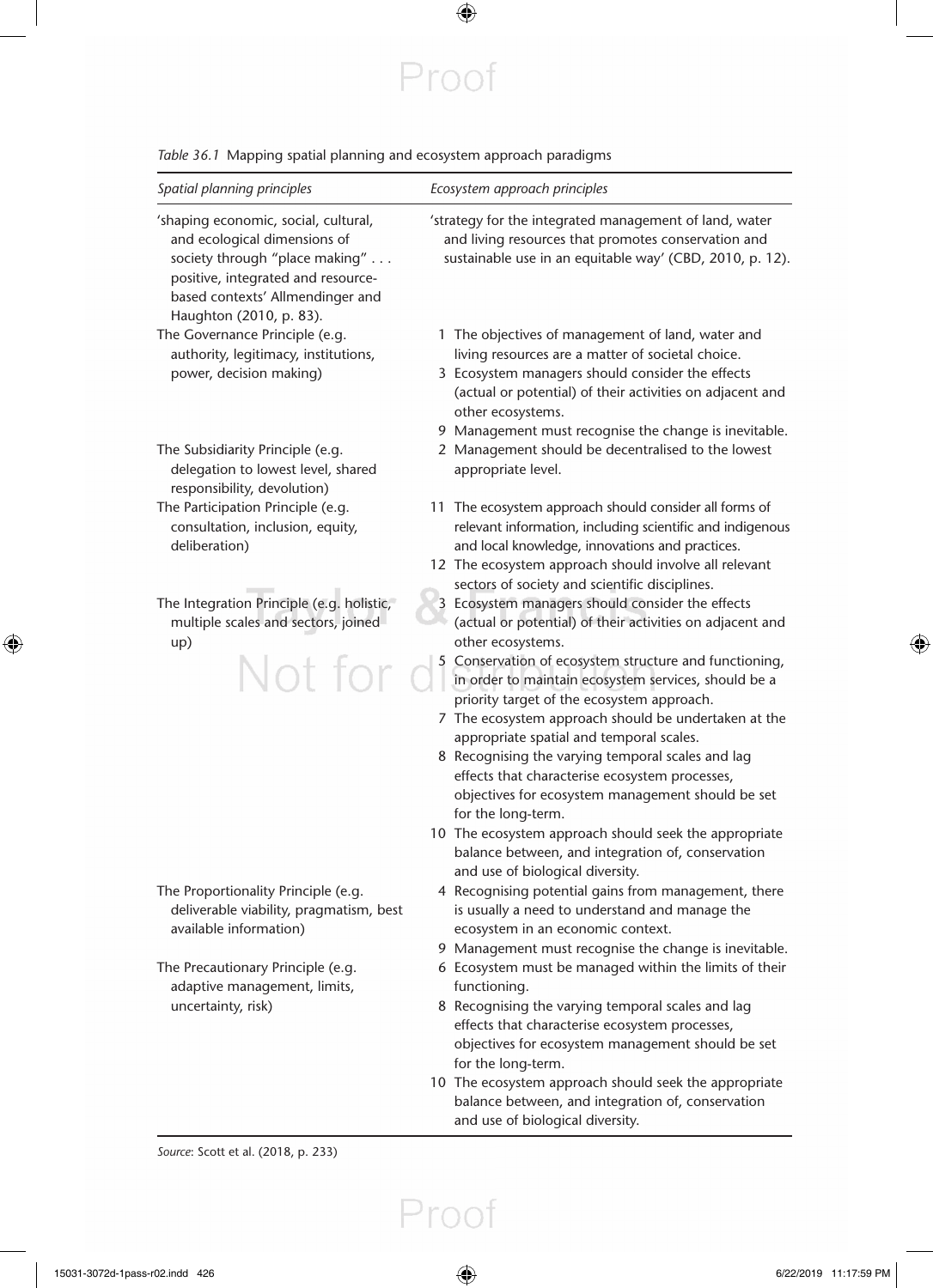|  | تحمدت المستحد ومحمد الصناعة والمستحد ومنتجات ومحاملته والمراجع والمحمد |
|--|------------------------------------------------------------------------|
|  |                                                                        |
|  |                                                                        |
|  |                                                                        |
|  |                                                                        |
|  |                                                                        |

|               | Table 36.2 Case studies of environmental mainstreaming |                 |                                                             |                                   |                                      |
|---------------|--------------------------------------------------------|-----------------|-------------------------------------------------------------|-----------------------------------|--------------------------------------|
| Case study    | Environmental planning<br>challenge                    |                 | Key ESP principles Approach to mainstreaming Hooks /bridges |                                   | Key tools used to help mainstreaming |
| Birmingham    | What is the value of                                   | Governance      | ES assessment of                                            | H Climate change national         | <b>Green Commission</b>              |
| City Council  | green infrastructure                                   | Integration     | <b>GI.</b> Created green                                    | performance indicators            | Ecosystem Services Mapping           |
| non statutory | (GI) to the residents                                  | Proportionality | commission at Cabinet                                       | H NPPF paragraph 109 <sup>2</sup> | (Demand and Supply)                  |
| Green Living  | and businesses of                                      | Precautionary   | level. Used ES data sets                                    | <b>B</b> Green Infrastructure     | Public engagement workshops          |
| Spaces Plan   | the city? How can                                      |                 | to create demand and                                        | <b>B Multiple Benefits</b>        |                                      |
| 2014          | the council embed                                      |                 | supply maps showing                                         | <b>B</b> Risk                     |                                      |
|               | this information to                                    |                 | areas requiring ES                                          |                                   |                                      |
|               | improve its policies,                                  |                 | investment.                                                 |                                   |                                      |
|               | plans and investment                                   |                 |                                                             |                                   |                                      |
|               | opportunities?                                         |                 |                                                             |                                   |                                      |
| South Downs   | How can the EcA be                                     | Governance      | Developing an ES policy                                     | H UKNEA                           | Strong and effective leadership at   |
| National park | used within the park                                   | Integration     | as one of 4 core polices                                    | H NEWP                            | officer and board level              |
|               | authority in general                                   | Proportionality | pervading across all                                        | H NPPF paragraph 109              | Mapping Ecosystem Services           |
|               | and a park local plan in                               | Precautionary   | local plan policies                                         | B Park Management Plan            | Statutory planning process.          |
|               | particular to improve                                  |                 |                                                             | Infrastructure                    | Board, staff and public engagement   |
|               | policy and decision                                    |                 |                                                             | <b>B Multiple Benefits</b>        | workshops                            |
|               | making?                                                |                 |                                                             |                                   | Technical advice for householders/   |
|               |                                                        |                 |                                                             |                                   | developers to optimise policy        |
|               |                                                        |                 |                                                             |                                   | outcomes.                            |

 $\bigoplus$ 

 $\bigoplus$ 

 $\bigoplus$ 

Proof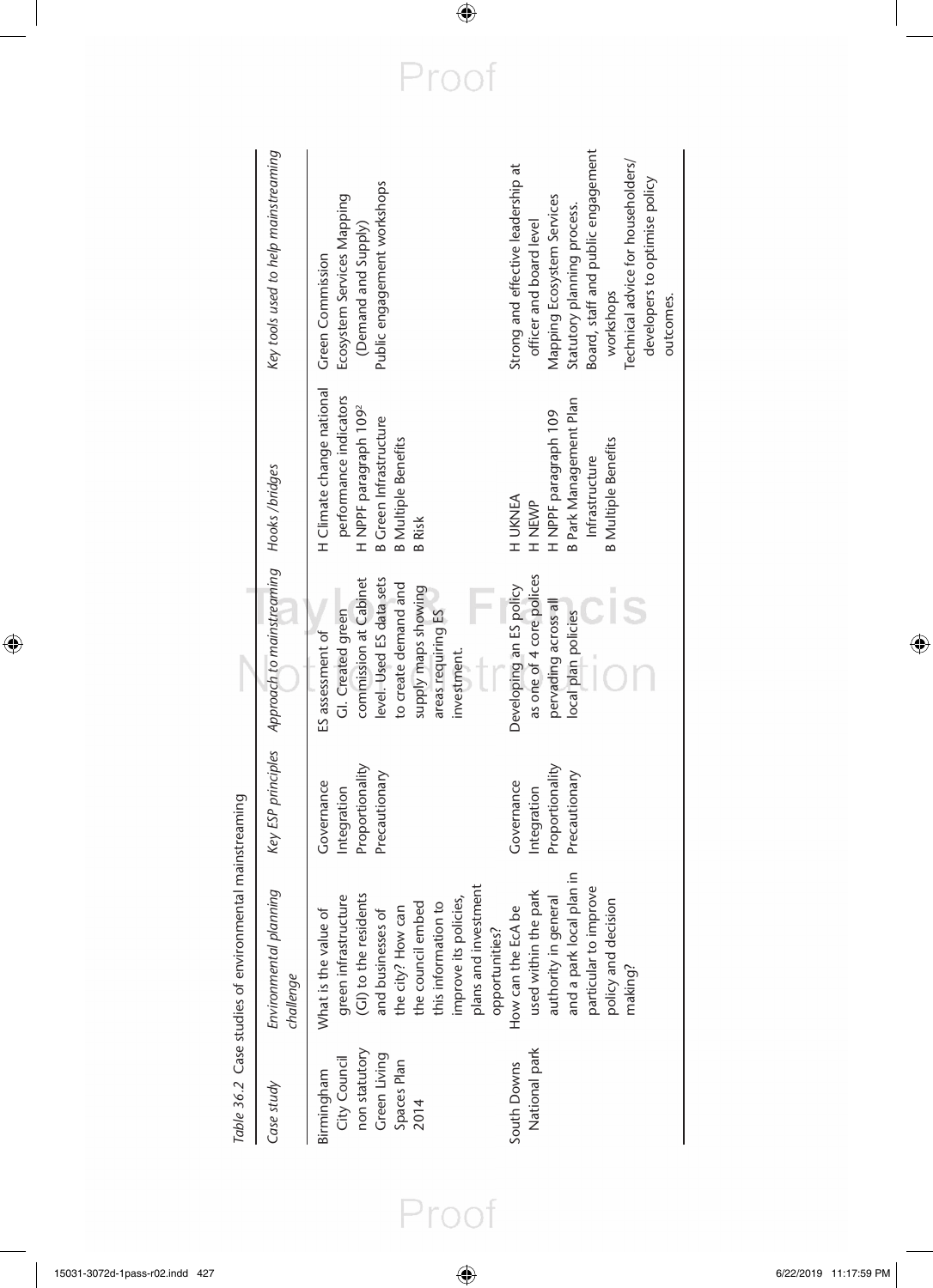

*Figure 36.3* Multi-layered challenge map for Birmingham, UK

Source: Birmingham City Council (2013, p. 26)

Additional OS copyright notice:

 Plans contained within this document are based upon Ordnance Survey material with the permission of Ordnance Survey on behalf of the Controller of Her Majesty's Stationery Office.

 © Crown Copyright. Unauthorised reproduction infringes Crown Copyright and may lead to prosecution or civil proceedings.

Birmingham City Council. Licence number 100021326, 2013.

 $\bigoplus$ 

 $\bigoplus$ 

Proof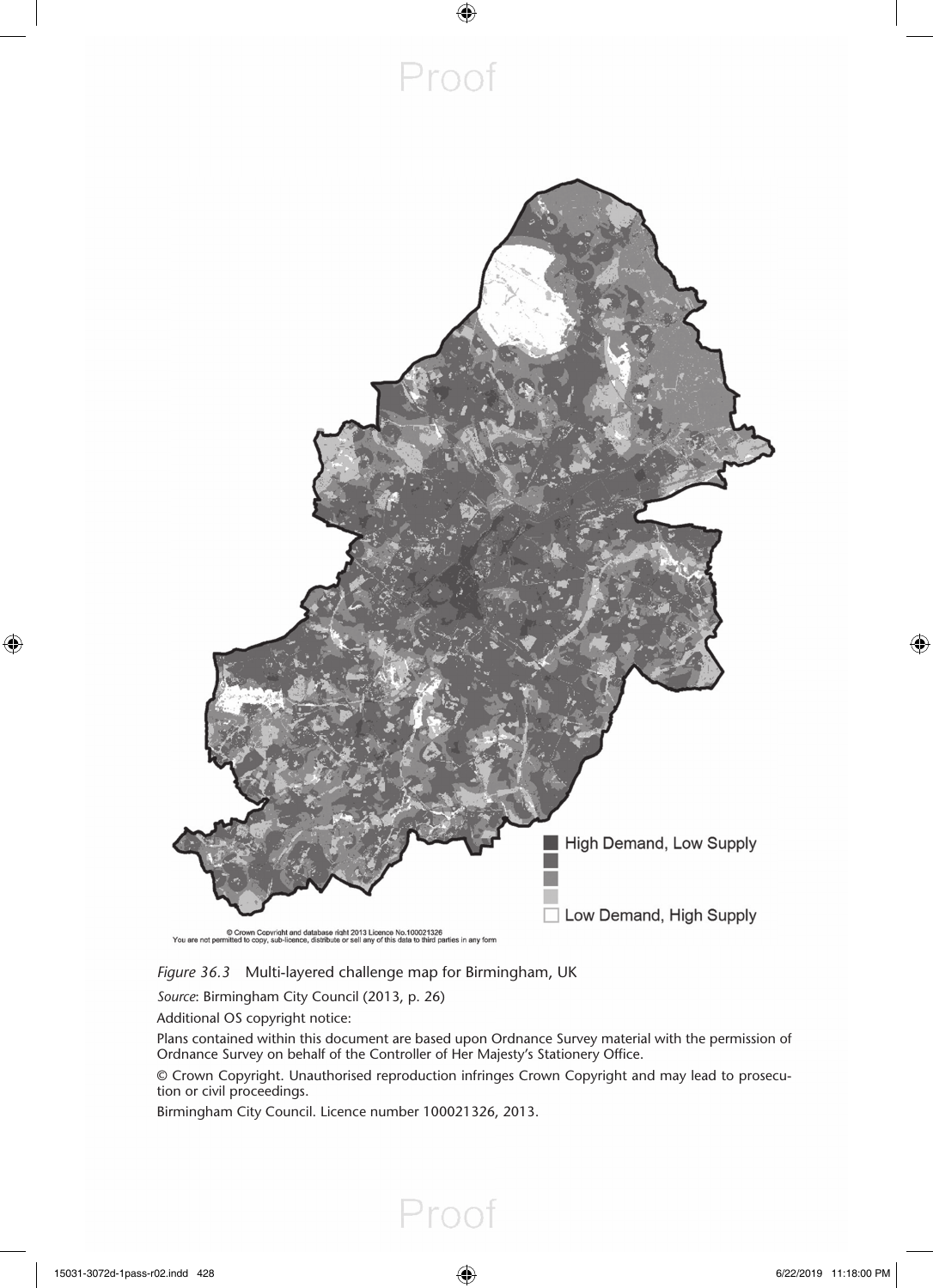#### **What is the added value of this process to environmental planning?**

 • Green Commission endorsement of the Ecosystem Services Framework has brought added value to driving forward the city's green vision and appetite for change;

⊕

Proof

- Supply and demand maps offer a tangible and understandable output for action in particular areas based on evidence which can help secure investment;
- Applying the Ecosystem Approach brings together a wider range of stakeholders and potential budget-holders/investors into a shared dialogue that would not normally happen.

#### **What are the lessons learnt?**

- Strong and effective leadership to drive the change agenda through despite obstacles;
- Linking the work to national government policy (hooks) and other departmental interests and concerns (for example, risk and health) is key to making progress;
- Demonstrate who benefits and who loses in easy visualisations;
- Lock-in the proposed changes to existing and future city policy and spatial planning policy;
- Recruit local and political champions across different communities of interest to maximise legacy;
- Updating the data and ongoing communication to members to also inform any new layers of governance that may emerge.

#### *South Downs National Park Local Plan*

South Downs National Park Authority (SDNPA) was created in 2011 with statutory responsibilities for the protection of the natural beauty and the promotion of informal recreation. As a new national park, it positioned itself as an innovator in environmental planning and delivery seeking to mainstream the EcA into its plans and policy processes. The UKNEA (2011 ); NEWP (HM Government, 2011b) and NPPF (DCLG, 2012) were seen as key hooks to facilitate this.

Its first statutory park management plan (SDNPA, 2013) set out the framework for the protection of the park and its special qualities using the Ecosystems Services Framework (ESF). The draft local plan built on this plan providing the statutory planning policy framework and area plans for deciding planning applications within the park boundary.

 Initially there was a targeted strategy of consultation and awareness-raising amongst its members, partnership board and 15 planning districts through a number of meetings and workshop events. Here the NPPF paragraph 109 hook on 'recognising the value of ecosystem services' (DCLG, 2012 ) helped secure the involvement of the entire planning team (strategic and development management) with strong leadership and enthusiasm from the director of planning. This created a bridge to communicate and work jointly with other section leads across the SDNPA enabling the park to secure resources for mapping key ecosystem services (ECOSERV) as an evidence base to feed subsequent policy development. Crucially at that time, they also engaged with several academics and researchers to maximise knowledge exchange within their method. The cumulative social learning resulted in draft policy (SD2, Ecosystem Services (SDNPA, 2015)) which sits as one of only four higher-level policies that all other policies in the plan are subservient to.

#### **Draft Core Policy SD2 Ecosystem Services (submission to Local Plan inquiry)**

 Proposals that deliver sustainable development and comply with other relevant policies will be permitted provided that they do not have an unacceptable adverse impact on the

Proot



↔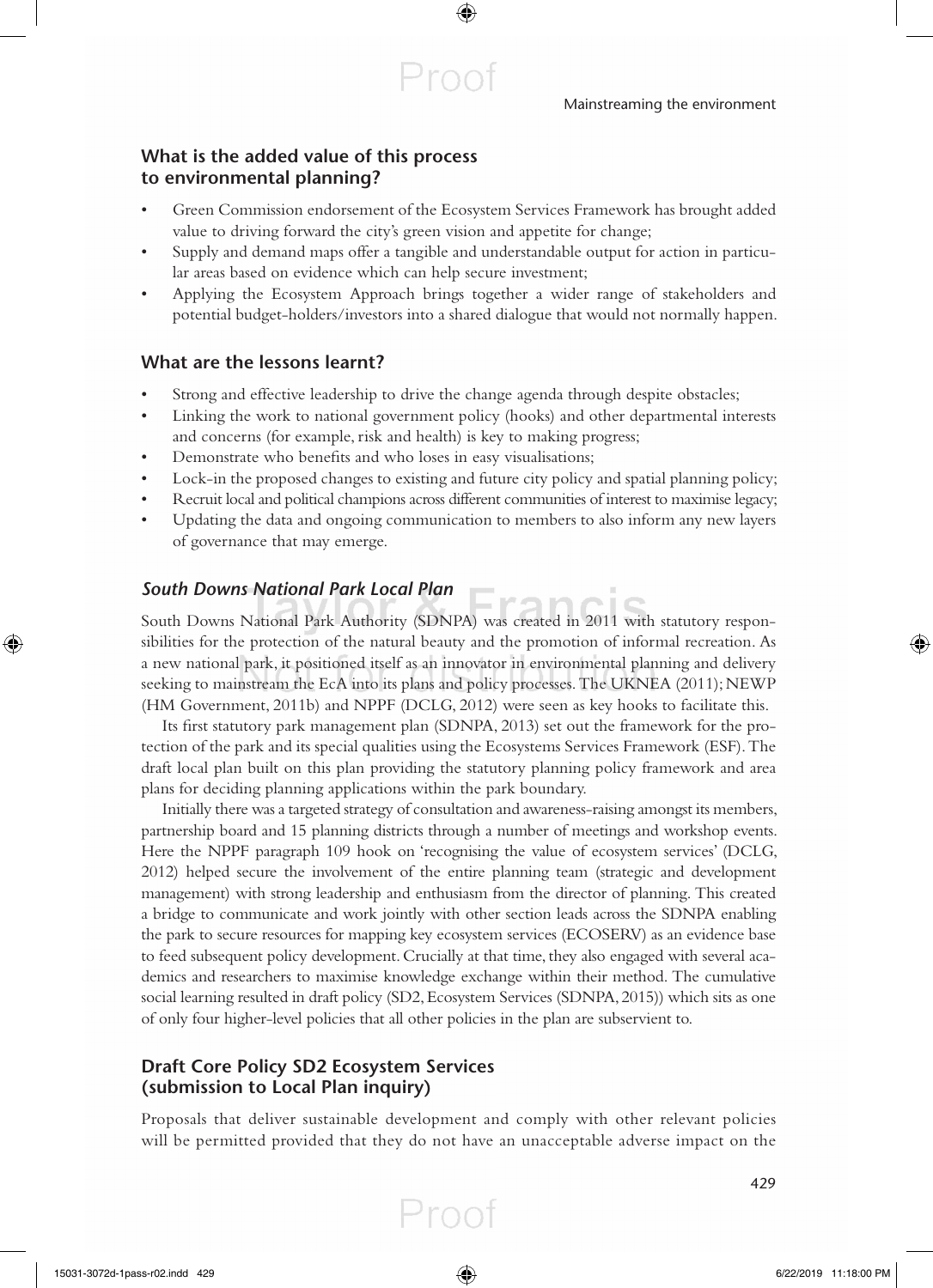$\bigoplus$ 

#### Alister Scott

natural environment and its ability to contribute goods and services. Proposals will be expected to:

- a Provide more and better joined up natural habitats;
- b Conserve water resources;
- c Sustainably manage land and water environments;
- d Improve the National Park's resilience to, and mitigation of, climate change;
- e Increase the ability to store carbon through new planting or other means;
- f Conserve and improve soils;
- g Reduce pollution;
- h Mitigate the risk of flooding;
- i Improve opportunities for peoples' health and wellbeing;
- j Stimulate sustainable economic activity;
- k Deliver high-quality sustainable design.

 Development proposals must be supported by a statement that sets out how the development proposal impacts, both negatively and positively on ecosystem services (SDNPA, 2015).

 The policy provides a negotiating tool for planners to have a dialogue about ES outcomes. Note how the ES language is 'translated' into plain English concepts in categories a–k which are accessible to planning applicants and wider publics. This has been supplemented with bespoke technical advice to developers and householders showing how positive environmental outcomes can be secured. This helps deliver the innovative requirement for all developments to produce an assessment of the impact on the ecosystem services, a key prerequisite for changing behaviours.

Under the NPPF (DCLG, 2012) and Localism Act 2011 (HM Government, 2011a), the park is required to undertake a Duty to Cooperate (DTC) across cross boundary strategic issues to ensure that ES are protected and enhanced. Their interim statement on these issues ( SDNPA, 2015 , p. 4.2) is below:

- Conserving and enhancing the natural beauty of the area;
- Conserving and enhancing the region's biodiversity;
- The delivery of new homes, including affordable homes and pitches for Travellers;
- The promotion of sustainable tourism;
- Development of the rural economy;
- Improving the efficiency of transport networks by enhancing the proportion of travel by sustainable modes and promoting policies which reduce the need to travel.

 This statutory obligation to cooperate with the SDNPA also helps them engage with other planners across 15 neighbouring authorities on environmental topics providing the initial traction to what are likely to be challenging discussions.

#### **What is the added value of this process to environmental planning?**

- Securing the involvement of all planning staff and board members helps mainstreaming processes develop from the outset. There is a new paradigm which all staff buy into;
- The positive framing of Policy SD2 with bespoke guidance for households and developers enables beneficial ES outcomes to be discussed and negotiated from all planning applications across multiple scales and stakeholders;

430

⊕

 $\leftrightarrow$ 



Proof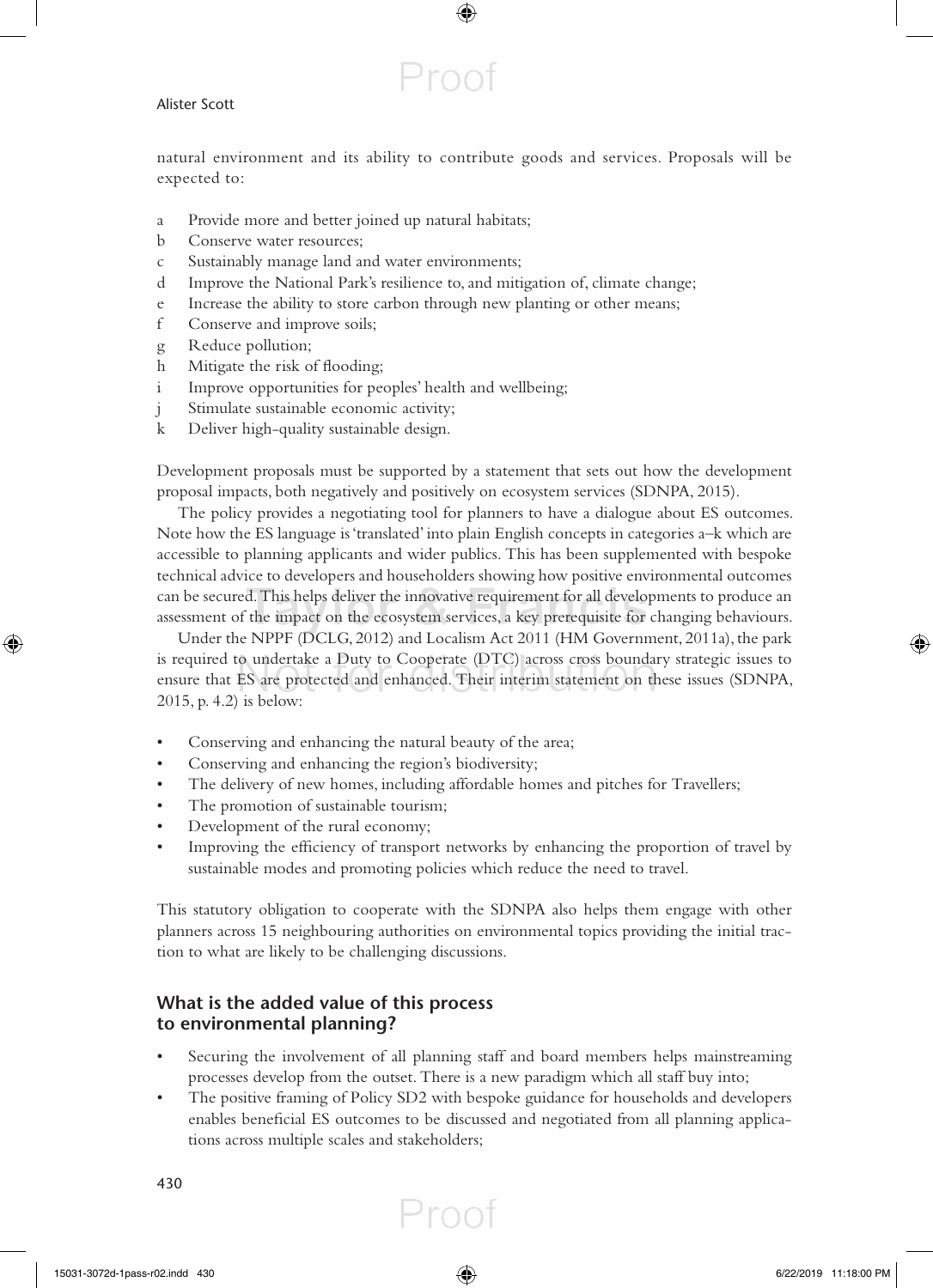• Building a pyramid of plans (park management plan – local plan – neighbourhood plans and green infrastructure plan) based on the same paradigm overcomes silos within the SDNPAs and its residents.

⊕

Proof

#### **Lessons learnt**

- Importance of securing political and officer leadership from the start:
- Value of working with outside academics brings credibility and rigour to processes;
- Need both regulatory and incentive approaches to maximise mainstreaming potential; regulation helps establish initial traction but nudging and negotiation processes are critical;
- Up-front investment in participation with residents, landowners and neighbouring local planning authorities is key to successful mainstreaming efforts.

#### **Conclusion**

⊕

 This chapter has exposed the mainstreaming challenge within environmental planning signposting various ways of addressing it effectively. At present, we are experiencing significant policy disintegration which inhibits and obfuscates mainstreaming processes leaving them trapped largely within environmental sectors and stakeholders. Mainstreaming is a dynamic and evolutionary diffusion process constrained by capacities, capabilities and micro-politics within a given setting. We have identified key drivers that influence success: the need for political support; the interplay between statutory and informal procedures; effective leadership; safe social learning spaces; and a willingness to experiment by stepping outside usual comfort zones and developing new funding and investment tools. Crucially, the language and process of environmental mainstreaming needs to be collectively owned and positively shaped by those engaged with it rather than relying on one department or staff member for its success. This requires a signifi cant culture and behaviour change.

By working across different paradigms, synergies can be identified within which to position mainstreaming efforts. Here the concepts of hooks and bridges provide the key translation devices to help the transition from environmental silos to more effective mainstreaming, enabling key actors and gatekeepers to accept, use and ultimately legitimise environmental concepts within their own policy and practice vocabularies and priorities, thereby creating the traction for further exploration and development of the idea within an adoption process as exemplified by the Birmingham and South Downs examples. In such pioneering endeavours this chapter has hopefully given a stronger theoretical and practical basis for mainstreaming together with a call for more collective social learning from both successes and failures to provide improved opportunity spaces for policy and decision making in the future.

#### **Notes**

- 1 This chapter is based on work carried out as part of the following grant: Mainstreaming Green Infrastructure in Planning Policy and Decision Making NE/R00398X/1.
- 2 NPPF (DCLG, 2012) paragraph 109 'The planning system should contribute to and enhance the natural and local environment by: . . . recognising the wider benefits of ecosystem services'.

#### **References**

 Adams, D., Scott, A. J. and Hardman, M. (2013). 'Guerrilla warfare in the planning system: revolutionary progress towards sustainability?' *Geografiska Annaler, Series B: Human Geography*, 95(4): 375–87.

Proof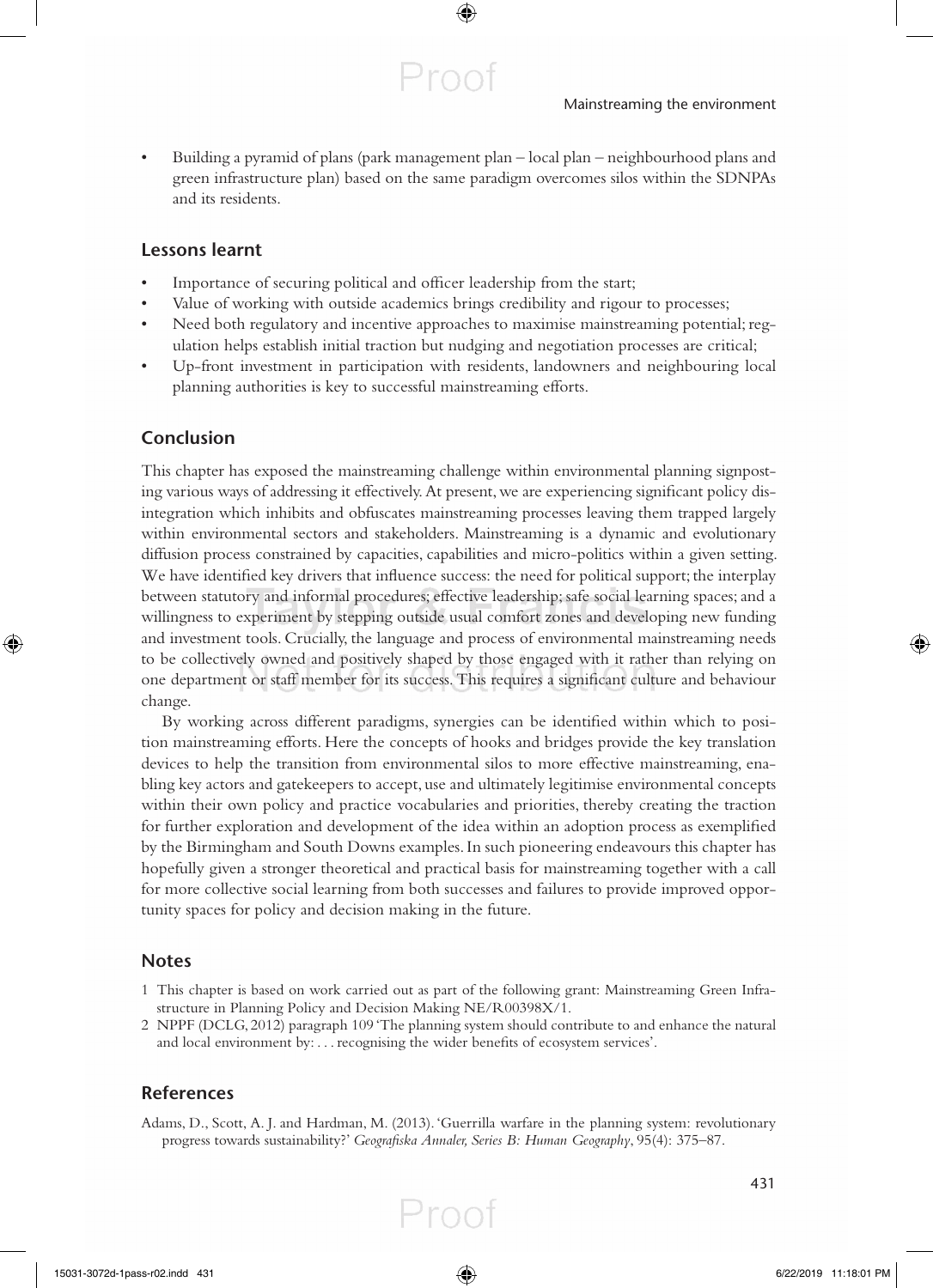⊕

#### Alister Scott

- Allmendinger, P. and Haughton, G. (2010). 'Spatial planning, devolution, and new planning spaces'. *Environmental Planning C: Politics and Space*, 28(5): 803–18.
- Bagstad, K. J., Semmens, D. J., Waage, S. and Winthrop, R. (2013). 'A comparative assessment of decisionsupport tools for ecosystem services quantification and valuation'. *Ecosystem Services*, 5: 27–39.

Birmingham City Council (2013). *Green living spaces plan* . Birmingham: Birmingham City Council.

 Bruckmeier, K. (2016). *Social-ecological transformation: reconnecting society and nature* . London: Palgrave Macmillan.

Convention on Biological Diversity (CBD) (2010). *Ecosystem Approach* . Available at: www.cbd.int/ecosystem/

- Cowell, R. and Lennon, M. (2014). 'The utilisation of environmental knowledge in land-use planning: drawing lessons for an ecosystem services'. *Environment and Planning C: Government and Policy* , 32(2): 263–82.
- Department for Communities and Local Government (DCLG) (2012). *The national planning policy framework* . London: DCLG.
- Deloitte (2017). *At what price? The economic, social and icon value of the Great Barrier Reef* . Brisbane: Deloitte Access Economics. Available at: https://www2.deloitte.com/content/dam/Deloitte/au/Documents/ Economics/deloitte-au-economics-great-barrier-reef-230617.pdf
- EEA (2005). *Environmental policy integration in Europe: state of play and an evaluation framework* . Technical Report No. 2/2005. Copenhagen: European Environment Agency.
- ESPA (Ecosystem Services Poverty Alleviation) (2018). *ESPA research programme* . Available at: www.espa.ac.uk
- Gómez-Baggethun, E. and Barton, D. N. (2013). 'Classifying and valuing ecosystem services for urban planning'. *Ecological Economics* , 86: 235–45.
- Hanley, N. and Barbier, E. B. (2013). *Pricing nature. Cost-benefit analysis environmental policy*. Cheltenham: Edward Elgar.
- HM Government (2011a). *The Localism Act* . Available at: www.legislation.gov.uk/ukpga/2011/20/contents/ enacted
- HM Government (2011b). *The natural choice: securing the value of nature* . CM 8082. London: HM Government. Available at: www.gov.uk/government/uploads/system/uploads/attachment\_data/file/228842/ 8082.pdf
- IPBES (Intergovernmental Science-Policy Platform on Biodiversity and Ecosystem Services) (2018). *Work programme* . Available at: www.ipbes.net
- Lockwood, M. (2010). 'Good governance for terrestrial protected areas: a framework, principles and performance outcomes'. *Journal of Environmental Management* , 91(3): 745–66.
- Luck, G. W., Lavorel, S., McIntyre, S. and Lumb, K. (2012). 'Improving the application of vertebrate traitbased frameworks to the study of ecosystem services' *. Journal of Animal Ecology* , 81(5): 1065–76.
- Mackrodt, U. and Helbrecht, I. (2013). 'Performative Bürgerbeteiligung als neue Form kooperativer Freiraumplanung' [Performative participation – a new cooperative planning instrument for urban public spaces]. *disP – The Planning Review* , 49(4): 14–24.
- Millennium Ecosystem Assessment (MEA) (2003). *Ecosystems and human well-being. A framework for assessment* . Washington, DC: Island Press.
- Posner, S., Getz, C. and Ricketts, T. (2016). 'Evaluating the impact of ecosystem service assessments on decision-makers'. *Environmental Science & Policy* , 64: 30–7.
- Reed, M. S., Hubacek, K., Bonn, A., Burt, T. P., Holden, J., Stringer, L. C., Beharry-Borg, N., Buckmaster, S., Chapman, D., Chapman, P., Clay, G. D., Cornell, S., Dougill, A. J., Evely, A., Fraser, E. D. G., Jin, N., Irvine, B., Kirkby, M., Kunin, W., Prell, C., Quinn, C. H., Slee, W., Stagl, S., Termansen, M., Thorp, S. and Worrall, F. (2013). 'Anticipating and managing future trade-offs and complementarities between ecosystem services'. *Ecology and Society* , 18(1): 5. http://dx.doi.org/10.5751/ES-04924-180105
- Reed, M. S., Allen, K., Attlee, A., Dougill, A. J., Evans, K., Kenter, J., McNab, D., Stead, S. M., Twyman, C., Scott, A. J., Smyth, M. A., Stringer, L. C. and Whittingham, M. J. (2017). 'A place-based approach to payments for ecosystem services'. *Global Environmental Change* , 43: 92–106.
- Rogers, E. M. (2003). *Diffusion of innovations* (5th edn). London: Simon and Schuster.
- Santos, R., Schroter-Schlaack, C., Antunes, P., Ring, I. and Clemente, P. (2015). 'Reviewing the role of habitat banking and tradable development rights in the conservation policy mix'. *Environmental Conservation* , 42(4): 294–305.
- Schröter, M., Albert, C., Marques, A., Tobon, W., Lavorel, S., Maes, J., Brown, C., Klotz, S. and Bonn, A. (2016). 'National ecosystem assessments in Europe: a review'. *Bioscience* , 66(10): 813–28.
- Scott, A. J. (2001). 'Contesting sustainable development: a case study of Brithdir Mawr'. *Environment Policy*  and Planning, 3: 273-87.

432

↔

↔

Proot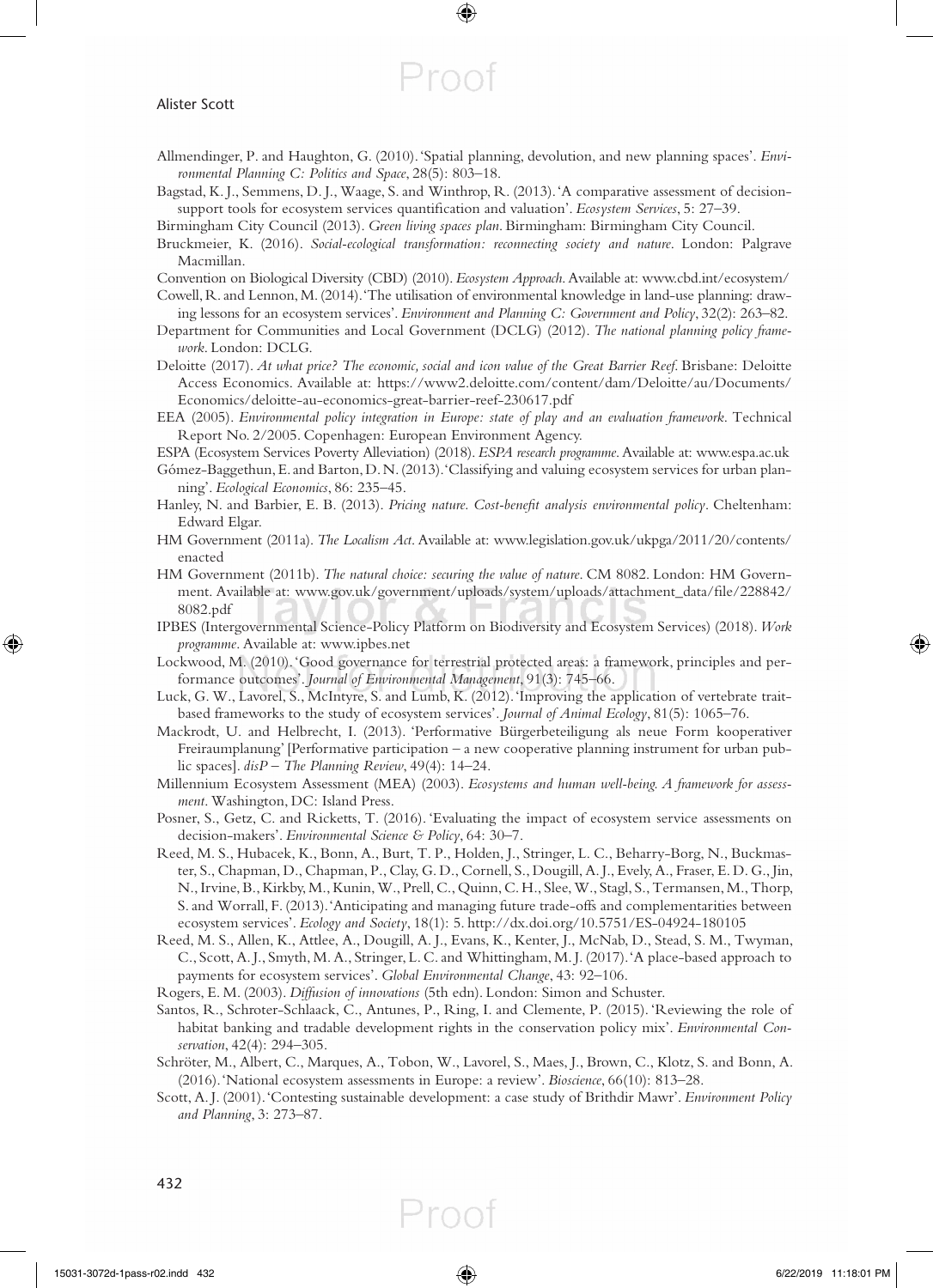#### Mainstreaming the environment

 Scott, A. J., Carter, C. E., Larkham, P., Reed, M., Morton, N., Waters, R., Adams, D., Collier, D., Crean, C., Curzon, R., Forster, R., Gibbs, P., Grayson, N., Hardman, M., Hearle, A., Jarvis, D., Kennet, M. Leach, K., Middleton, M., Schiessel, N., Stonyer, B. and Coles, R. (2013). 'Disintegrated development at the rural urban fringe: re-connecting spatial planning theory and practice'. *Progress in Planning* , 83: 1–52.

⊕

Proof

 Scott, A. J., Carter, C., Hardman, M., Grayson, N. and Slaney, T. (2018). 'Mainstreaming ecosystem science in spatial planning practice: exploiting a hybrid opportunity space'. *Land Use Policy* , 70: 232–46.

 South Downs National Park Authority (SDNPA) (2013). *Partnership management plan* . Available at: www. southdowns.gov.uk/national-park-authority/our-work/key-documents/partnership-management-plan/

- South Downs National Park Authority (SDNPA) (2015). *Local plan* . Available at: www.southdowns.gov. uk/planning/planning-policy/national-park-local-plan/
- TEEB (2010). *The economics of ecosystems and biodiversity: mainstreaming the economics of nature: a synthesis of the approach, conclusions and recommendations of TEEB* . Geneva: UNEP TEEB.
- UK National Ecosystem Assessment (UKNEA) (2011). *Synthesis of the key findings*. Cambridge: UNEP-WCMC.
- UK National Ecosystem Assessment Follow-On (UKNEAFO) (2014). Synthesis of the key findings. Cambridge: UNEP-WCMC.
- United Nations Economic Commission for Europe (UNECE) (2008). *Spatial planning: key instrument for development and effective governance with special reference to countries in transition* . Geneva: UN.
- Vivid Economics (2017). *Natural capital accounts for public green space in London* . London: Vivid Economics. Available at: www.vivideconomics.com/publications/natural-capital-accounts-for-public-green-spacein-london
- Wolch, J. R., Byrne, J. and Newell, J. P. (2014). 'Urban green space, public health, and environmental justice: the challenge of making cities "just green enough"'. *Landscape and Urban Planning*, 125: 234-44.
- World Bank (2010). *Environmental valuation and greening the national accounts: challenges and initial practical steps* . Washington, DC: World Bank. Available at: http://siteresources.worldbank.org/EXTEEI/Resources/ GreeningNationalAccountsDec19.pdf
- WWF (2016). *Living planet report 2016. Risk and resilience in a new era* . Gland, Switzerland: WWF International.

## Not for distribution

⊕

⊕